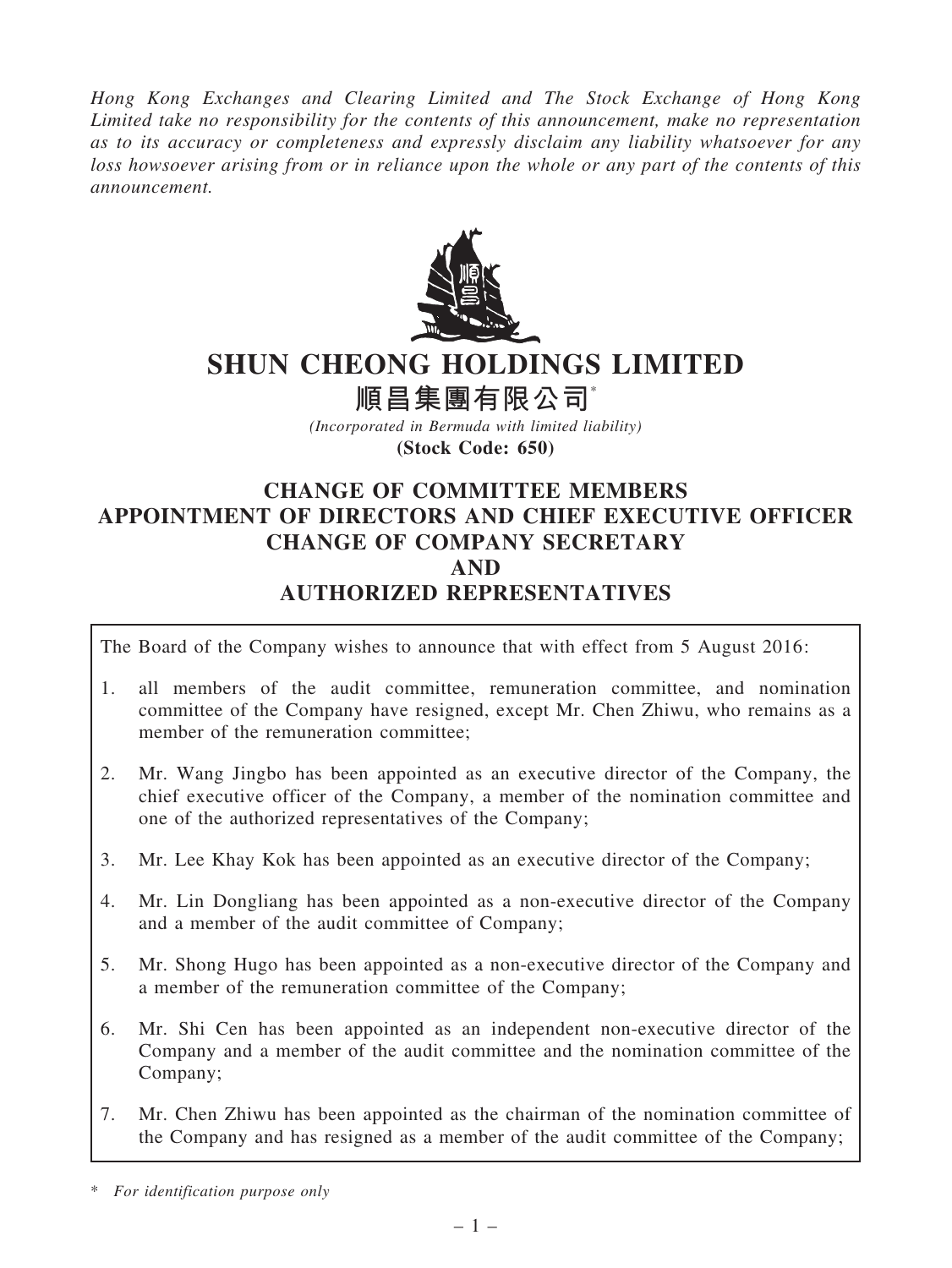- 8. Mr. Chau Shing Yim David has been appointed as an independent non-executive director of the Company and the chairman of the audit committee and the remuneration committee of the Company;
- 9. Ms. Cao Jing has resigned as a member of the remuneration committee and the nomination committee and one of the authorized representatives of the Company;
- 10. Mr. Ye Jianping has resigned as the chairman of the remuneration committee and the nomination committee of the Company and a member of the audit committee of the Company;
- 11. Mr. Palaschuk Derek Myles has resigned as the chairman of the audit committee and a member of the nomination committee of the Company;
- 12. Ms. Wang Jing has resigned as the company secretary and one of the authorized representatives of the Company;
- 13. Mr. Tan Jue has been appointed as one of the joint company secretaries and one of the authorized representatives of the Company; and
- 14. Mr. Ku Sau Shan Lawrence James has been appointed as one of the joint company secretaries of the Company.

### RESIGNATION OF COMMITTEE MEMBERS

The following directors of Shun Cheong Holdings Limited (the ''Company'') have resigned from their positions in the audit committee, remuneration committee, and nomination committee of the Company with effect from 5 August 2016:

Audit committee Mr. Chen Zhiwu Mr. Ye Jianping Mr. Palaschuk Derek Myles

Remuneration committee Ms. Cao Jing Mr. Ye Jianping

Nomination committee Ms. Cao Jing Mr. Ye Jianping Mr. Palaschuk Derek Myles

In addition, Mr. Chen Zhiwu has been appointed as the chairman of the nomination committee of the Company with effect from 5 August 2016.

The board of directors (the "**Board**") of the Company would like to take this opportunity to express its appreciation to the abovementioned directors for their contributions.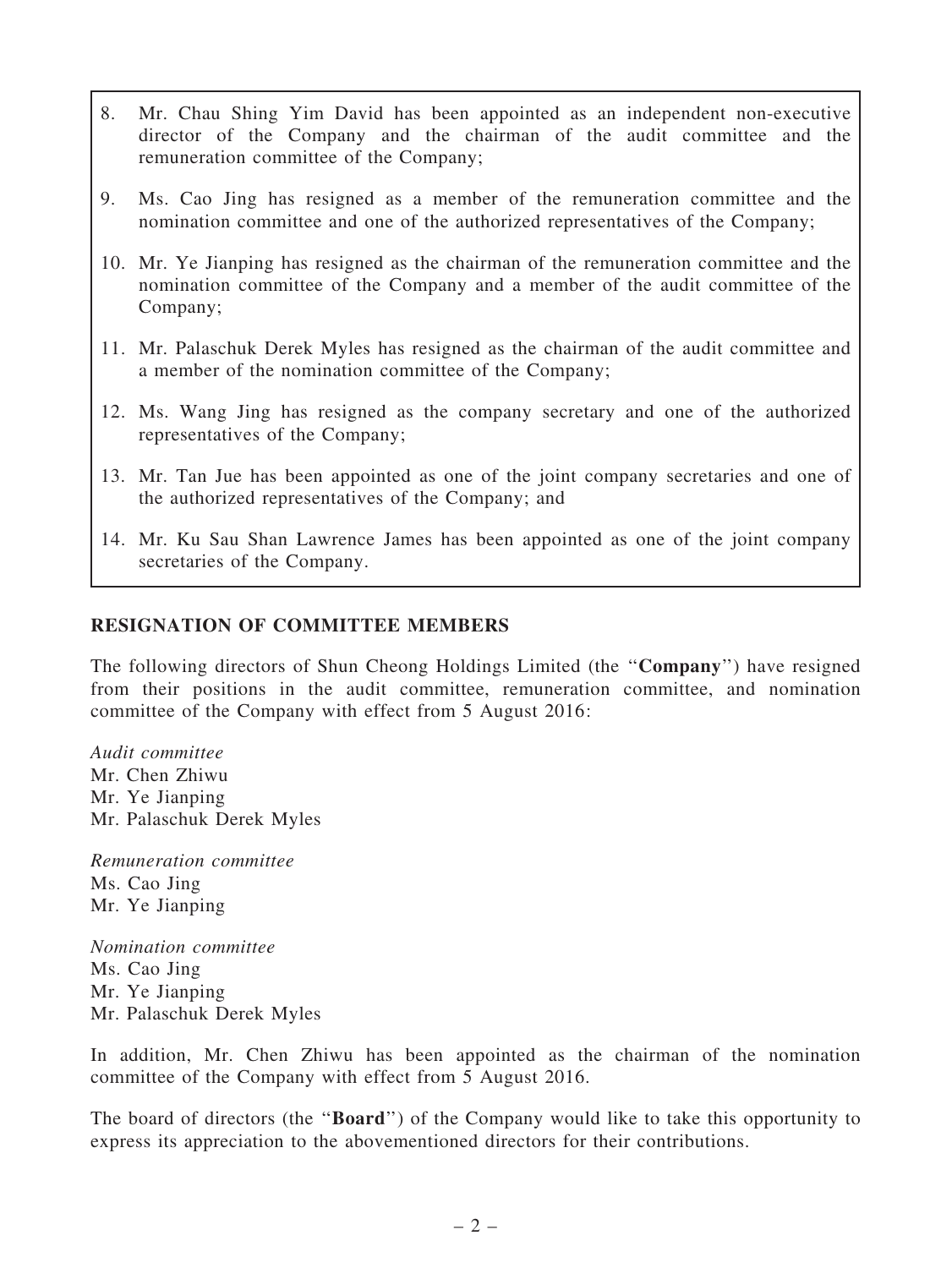## APPOINTMENT OF EXECUTIVE DIRECTORS AND CHIEF EXECUTIVE **OFFICER**

The Board of the Company is pleased to announce that Mr. Wang Jingbo and Mr. Lee Khay Kok have been appointed as executive directors of the Company with effect from 5 August 2016. Mr. Wang Jingbo has additionally been appointed as a member of the nomination committee and as chief executive officer of the Company with effect from 5 August 2016.

#### Mr. Wang Jingbo ("Mr. Wang")

Mr. Wang, aged 38, graduated with a bachelor's degree in Engineering from the Mechanical Engineering Department of Tsinghua University, and obtained a master's degree in Science, and a Ph.D in Mechanical Engineering from Cornell University and master's degree in Business and Administration from New York University. Mr. Wang has approximately 10 years of experience in research, management and investment in upstream oil and gas industry and other energy sectors, including around 5 years of practical experience in upstream oil and gas companies.

Mr. Wang is a founder of Titan Gas Technology Holdings Limited (''Titan Gas Holdings''), the immediate holding company of Titan Gas Technology Investment Limited (the "Offeror"), and has been its executive director, managing director and chief executive officer of Titan Gas Holdings since 2012. Titan Gas Holdings is principally engaged in development and investments in oil and gas upstream assets globally. During his tenure with Titan Gas Holdings, Mr. Wang has led sourcing, technical assessment, commercial negotiation, and development of a number of investment and acquisition opportunities in oil and gas sector in Mainland China, Middle East and North America.

From September 2005 to September 2008, Mr. Wang was a senior engineer at ExxonMobil Research and Engineering Company's Complex Systems Science section of the Corporate Strategic Research (CSR) Department where he gained experience and knowledge in, among other things, well drilling optimisation and seismic data processing and analysis as well as co-invented two patents which relate to these two areas.

Mr. Wang had worked at D. E. Shaw & Co, a US investment institution, from October 2008 to April 2011, during which period he was involved in several major energy investment projects, including investment projects in (i) First Wind, a wind power company in the US; (ii) Deepwater Wind, an offshore wind developer in the US; and (iii) Greenrock Energy, an industrial coal gasification company.

Mr. Wang has also worked at IDG Capital Partners since April 2011 as a partner and has been in charge of the firm's energy investments, where he led the investments in Freestone International, a US-based LNG facility developer, United Guar, a Houston-based oilfield service company; and several other energy investments.

In addition to Mr. Wang's investment and management career track, he has been the Engineering Head of Guizhou Natural Gas Energy Group (''GNGEG'') since July 2013 where he further developed his oil and gas field operation expertise. GNGEG is an integrated natural gas company in Guizhou Province of the PRC. As the Engineering Head of GNGEG, Mr. Wang supervised the geology and engineering team of GNGEG and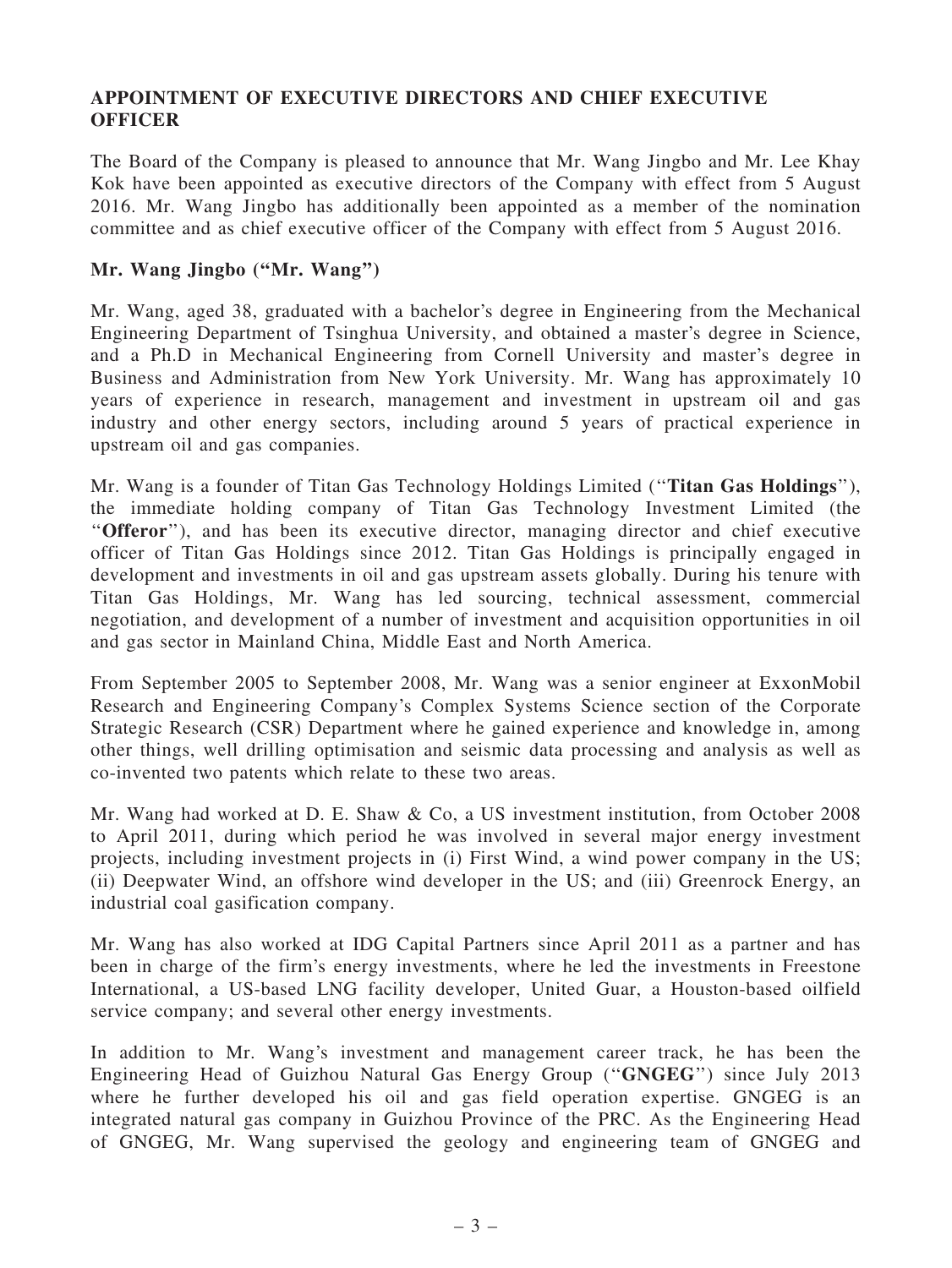managed the overall planning, design and execution of exploration work of GNGEG. Under his management, GNGEG has drilled and completed a number of shale gas wells and coal bed methane wells.

Mr. Wang was selected to "The Thousand Talents Plan" ("千人計劃" 創業人才) (the tenth election) by the Organisation Department of the Central Committee of the PCC (中共中央組 織部) and was the 12th committee member of All-China Youth Federation (中華全國青年聯 合會) in 2015.

As at the date of this announcement, Mr. Wang is deemed to have an interest (within the meaning of Part XV of the Securities and Futures Ordinance (Cap. 571) (the "SFO")), in 4,125,476,584 ordinary shares and underlying ordinary shares of the Company, which represent approximately 255.17% of the entire issued share capital of the Company.

Mr. Wang will enter into a service agreement with the Company as an executive director and the chief executive officer of the Company for a term of 3 years but is subject to retirement by rotation in accordance with the bye-laws of the Company. Mr. Wang will not receive any remuneration as a director of the Company. Mr. Wang will receive remuneration as the chief executive officer of the Company to be determined by the Board with reference to his experience and the prevailing market rate.

Save as disclosed above, Mr. Wang (i) does not hold any directorship in other listed companies, the securities of which are listed on any securities market in Hong Kong or overseas in the last three years; (ii) does not have, and is not deemed to have any interests or short positions in any shares, underlying shares or debentures of the Company or any of its associate corporations (within the meaning of Part XV of the SFO); (iii) does not hold any other positions with the Company or other members of the Group; and (iv) does not have any relationship with any Directors, senior management or substantial or controlling shareholders of the Company.

Save as disclosed above, there is no information that should be disclosed pursuant to subparagraphs (h) to (v) of Rule 13.51(2) of the Rules (the ''Listing Rules'') Governing the Listing of Securities on The Stock Exchange of Hong Kong Limited (the ''Stock Exchange") nor any other matters that need to be brought to the attention of the shareholders of the Company in relation to Mr. Wang's appointment.

The Board would like to take this opportunity to express its warmest welcome to Mr. Wang in joining the Company.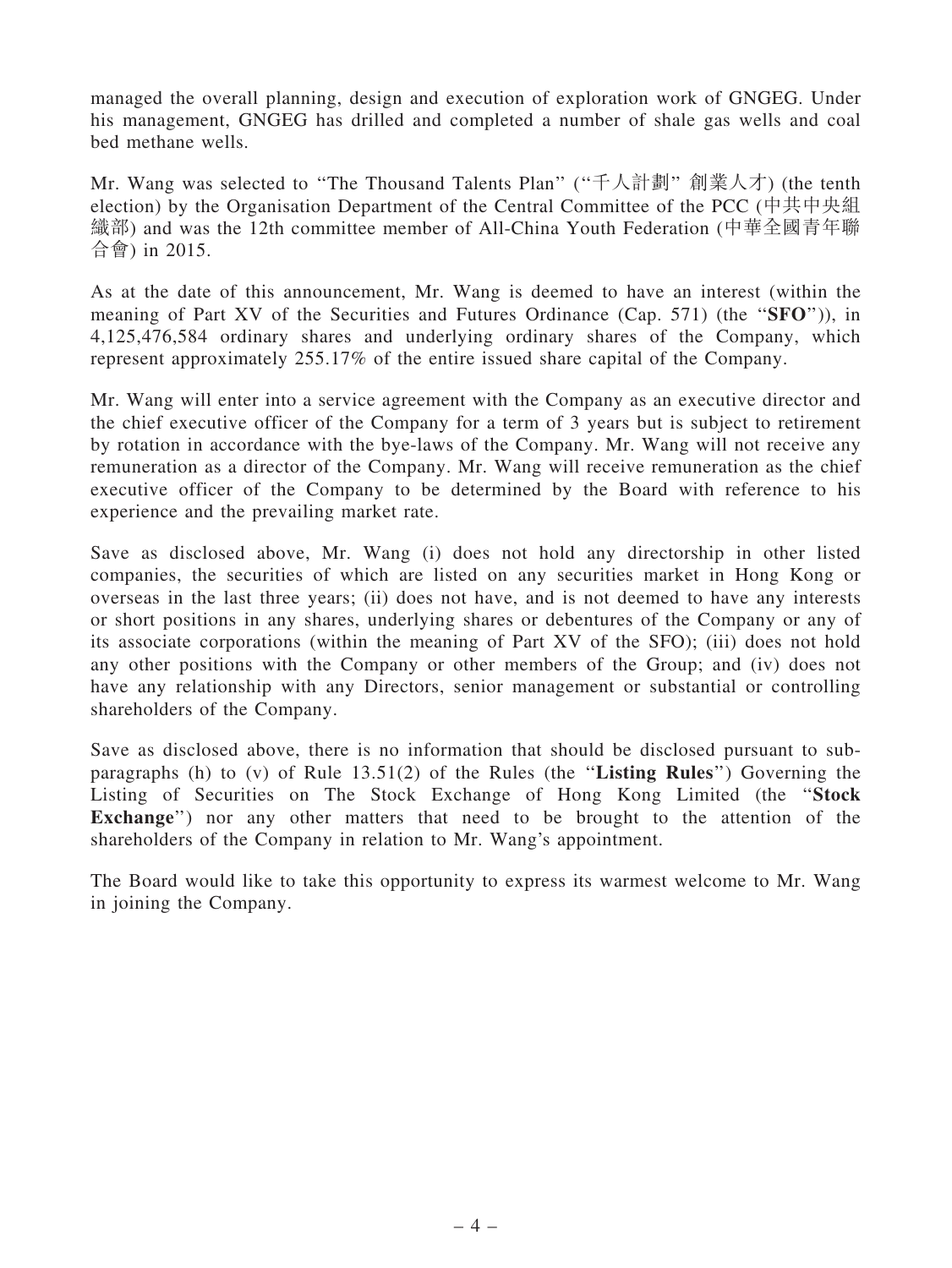# Mr. Lee Khay Kok ("Mr. Lee")

Mr. Lee, aged 50, graduated from National Cheng Kung University in Taiwan with a bachelor's degree in Mineral and Petroleum Engineering and a master's degree in Petroleum Engineering from the University of Oklahoma. Mr. Lee has approximately 19 years of experience involving upstream oil and gas exploration and development, in particular in the fields of production enhancement and fracturing stimulation.

Mr. Lee had worked for Schlumberger Group, a major company providing a wide range of oilfield services globally from exploration through production, from October 1994 to March 2013. Mr. Lee held several key technical positions during his approximately 19-year tenure at Schlumberger, including Geomarket Technical Engineer — Principal (chief technical advisor in Schlumberger company), In Touch Manager — Stimulation (responsible for 24/7 technical support to Schlumberger worldwide stimulation community) and CHG Stimulation Domain Manager (regional chief technical engineer supporting North-east Asia area) providing technical support and advice to Schlumberger Technical personnel or to oil companies.

At Schlumberger Group, Mr. Lee was involved in many key oilfield production enhancement projects. His involvement in these projects varied from the technical design of the job to field execution and in some cases where he was the engineer in-charge in operations.

Mr. Lee, who has been the chief engineer of Titan Gas Holdings since 2013, is mainly responsible for engineering and technology in Titan Gas Holdings.

Mr. Lee co-authored research papers published by the Society of Petroleum Engineers and International Petroleum Technology Conference during his time in Schlumberger in 2008 and 2009, respectively. He was also a recipient of the 1995 Rock Mechanics Award from the US National Committee for Rock Mechanics for his Master's Thesis.

As at the date of this announcement, Mr. Lee does not have, and is not deemed to have any interests or short positions in any shares, underlying shares or debentures of the Company or any of its associate corporations (within the meaning of Part XV of the SFO).

Mr. Lee will enter into a service agreement with the Company as an executive director of the Company for a term of 3 years but is subject to retirement by rotation in accordance with the bye-laws of the Company. Mr. Lee will not receive any remuneration as an executive director of the Company.

Save as disclosed above, Mr. Lee (i) does not hold any directorship in other listed companies, the securities of which are listed on any securities market in Hong Kong or overseas in the last three years; (ii) does not hold any other positions with the Company or other members of the Group; and (iii) does not have any relationship with any Directors, senior management or substantial or controlling shareholders of the Company.

Save as disclosed above, there is no information that should be disclosed pursuant to subparagraphs (h) to (v) of Rule 13.51(2) of the Listing Rules nor any other matters that need to be brought to the attention of the shareholders of the Company in relation to Mr. Lee's appointment.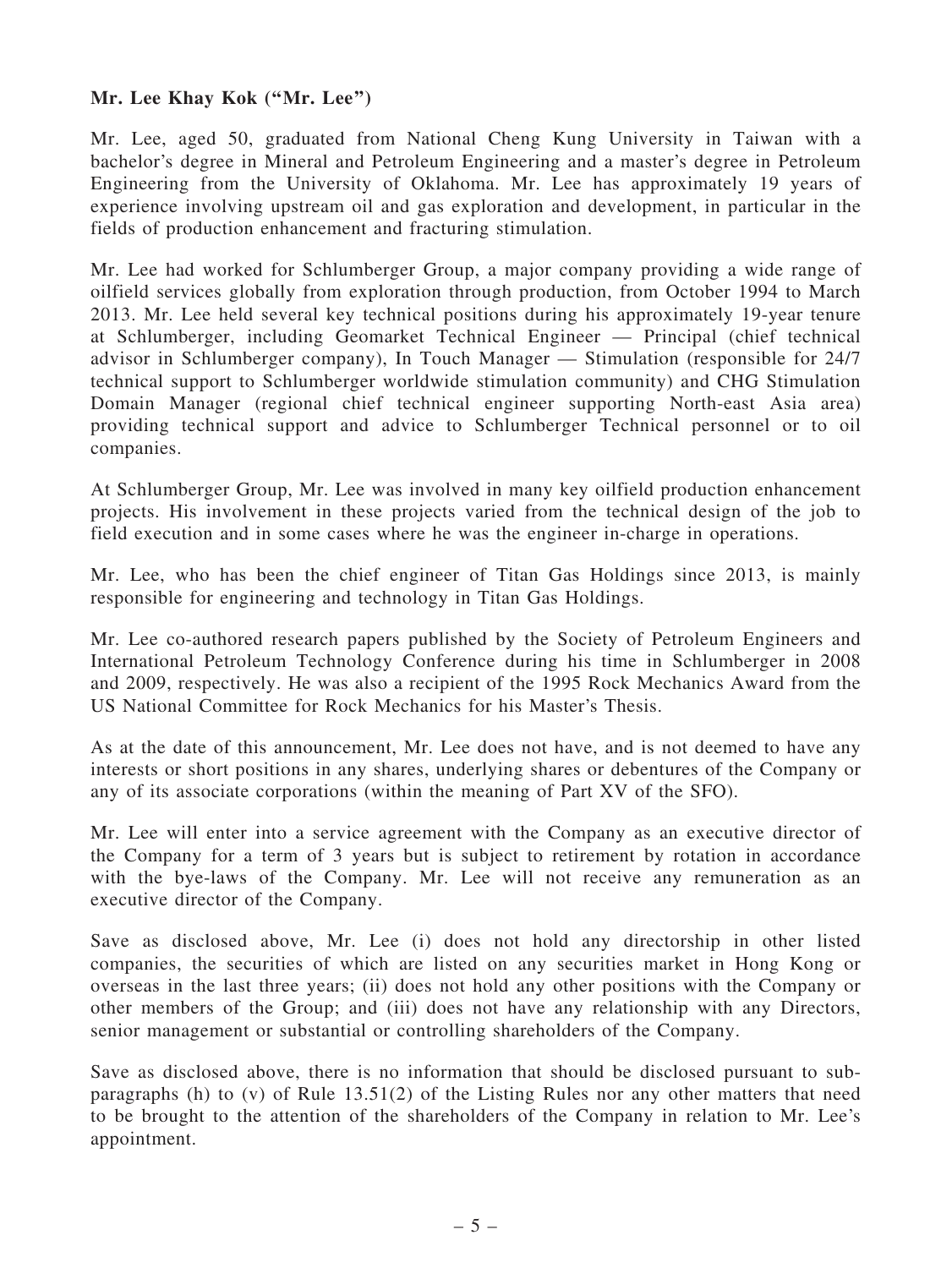The Board would like to take this opportunity to express its warmest welcome to Mr. Lee in joining the Company.

# APPOINTMENT OF NON-EXECUTIVE DIRECTORS

The Board of the Company is pleased to announce that Mr. Lin Dongliang and Mr. Shong Hugo have been appointed as non-executive directors of the Company with effect from 5 August 2016. Mr. Lin has also been appointed as a member of the audit committee, and Mr. Shong has also been appointed as a member of the remuneration committee of the Company, with effect from 5 August 2016.

# Mr. Lin Dongliang ("Mr. Lin")

Mr. Lin, aged 54, graduated with a Master's degree in Engineering Management in 1986 from Tsinghua University. Mr. Lin joined International Data Group (''IDG'') in 1994, served as the vice president of IDG Capital Partners — IDG Technology Venture Investment, the China Risk Investment team of IDG, and has then served as a general partner of IDG Capital Partners. He is also a partner of the IDG Capital Investment Consultancy (Beijing) Co., Ltd. and a non-executive director of NetDragon Websoft Inc., a company listed on the Main Board of the Stock Exchange (stock code: 777).

Mr. Lin was a director or supervisor of the following companies which were incorporated in the PRC and had their business licenses revoked. The relevant details are as follows:

| Company name                                                                                        |      | Date of revocation Reasons for revocation                                                                                                                                                                                                                                                                        |
|-----------------------------------------------------------------------------------------------------|------|------------------------------------------------------------------------------------------------------------------------------------------------------------------------------------------------------------------------------------------------------------------------------------------------------------------|
| 天津市國聯在綫網絡有<br>限公司 (Tianjin<br>Guolian Online<br>Network Company<br>Limited*) ("Tianjin<br>Guolian") | 2005 | Tianjin Guolian was a state-owned holding<br>enterprise. The principal business of<br>Tianjin Guolian was information service<br>trades. The business licence of Tianjin<br>Guolian was revoked due to its failure to<br>attend annual examination. Mr. Lin was a<br>director of Tianjin Guolian at the time its |
|                                                                                                     |      | business licence was revoked.                                                                                                                                                                                                                                                                                    |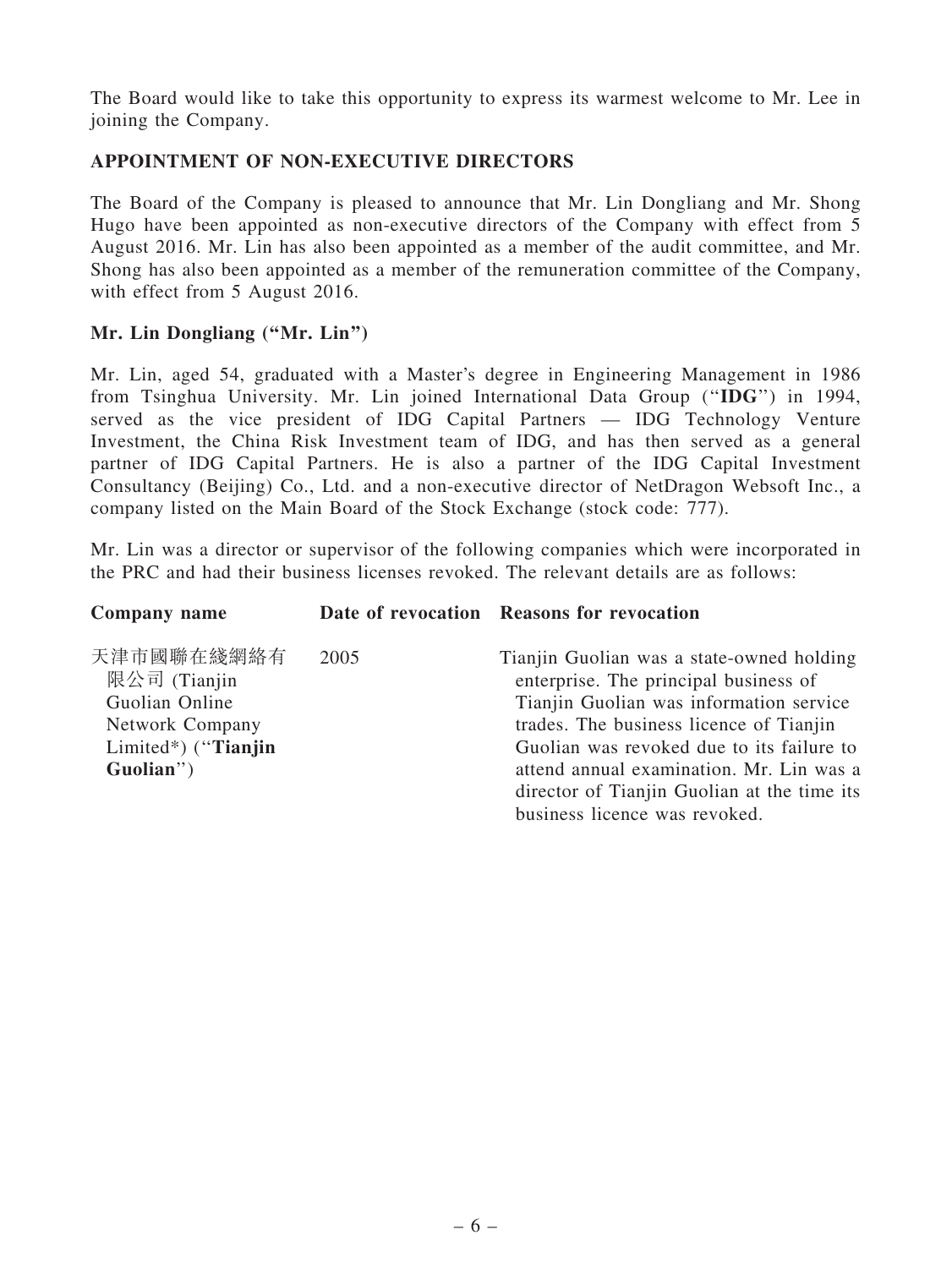| Company name                                                                                                              |                 | Date of revocation Reasons for revocation                                                                                                                                                                                                                                                                                                                                                                                                                                                                                                                                                                                                                                                                                                                    |
|---------------------------------------------------------------------------------------------------------------------------|-----------------|--------------------------------------------------------------------------------------------------------------------------------------------------------------------------------------------------------------------------------------------------------------------------------------------------------------------------------------------------------------------------------------------------------------------------------------------------------------------------------------------------------------------------------------------------------------------------------------------------------------------------------------------------------------------------------------------------------------------------------------------------------------|
| 北京珠穆朗瑪電子商務<br>網絡服務有限公司<br>(Beijing Everest E-<br>commerce Network<br>Services Company<br>Limited*) ("Beijing<br>Everest") | 17 October 2013 | Beijing Everest was a wholly foreign-<br>owned enterprise. The business scope of<br>Beijing Everest was research,<br>development, production of computer<br>software and hardware, undertake<br>computer network systems integration;<br>provide technical consultation, services<br>and training; website design; design and<br>production of online advertisements;<br>public online advertisements on a<br>website; sales of self-made products. The<br>business licence of Beijing Everest was<br>revoked due to its failure to attend<br>annual examination. Mr. Lin was a<br>director of Beijing Everest at the time its<br>business licence was revoked.                                                                                              |
| 寧波慧聰電子商務技術<br>有限公司 (Ningbo<br>Huicong E-commerce<br><b>Technology Company</b><br>Limited*) ("Ningbo<br>Huicong")          | 29 October 2009 | Ningbo Huicong was a wholly foreign-<br>owned enterprise. The business scope of<br>Ningbo Huicong was development of<br>electronic commerce technology,<br>development of electronic products and<br>provision of technical consultation,<br>development of computer hardware and<br>software technology, development of<br>network systems technology, self-<br>operated and agency import and export<br>of goods and technology, provision of<br>network systems technology services,<br>electronic commerce technology services<br>and technology information consultation<br>services. The business licence of Ningbo<br>Huicong was revoked due to its failure to<br>attend annual examination. Mr. Lin was a<br>director of Ningbo Huicong at the time |

its business licence was revoked.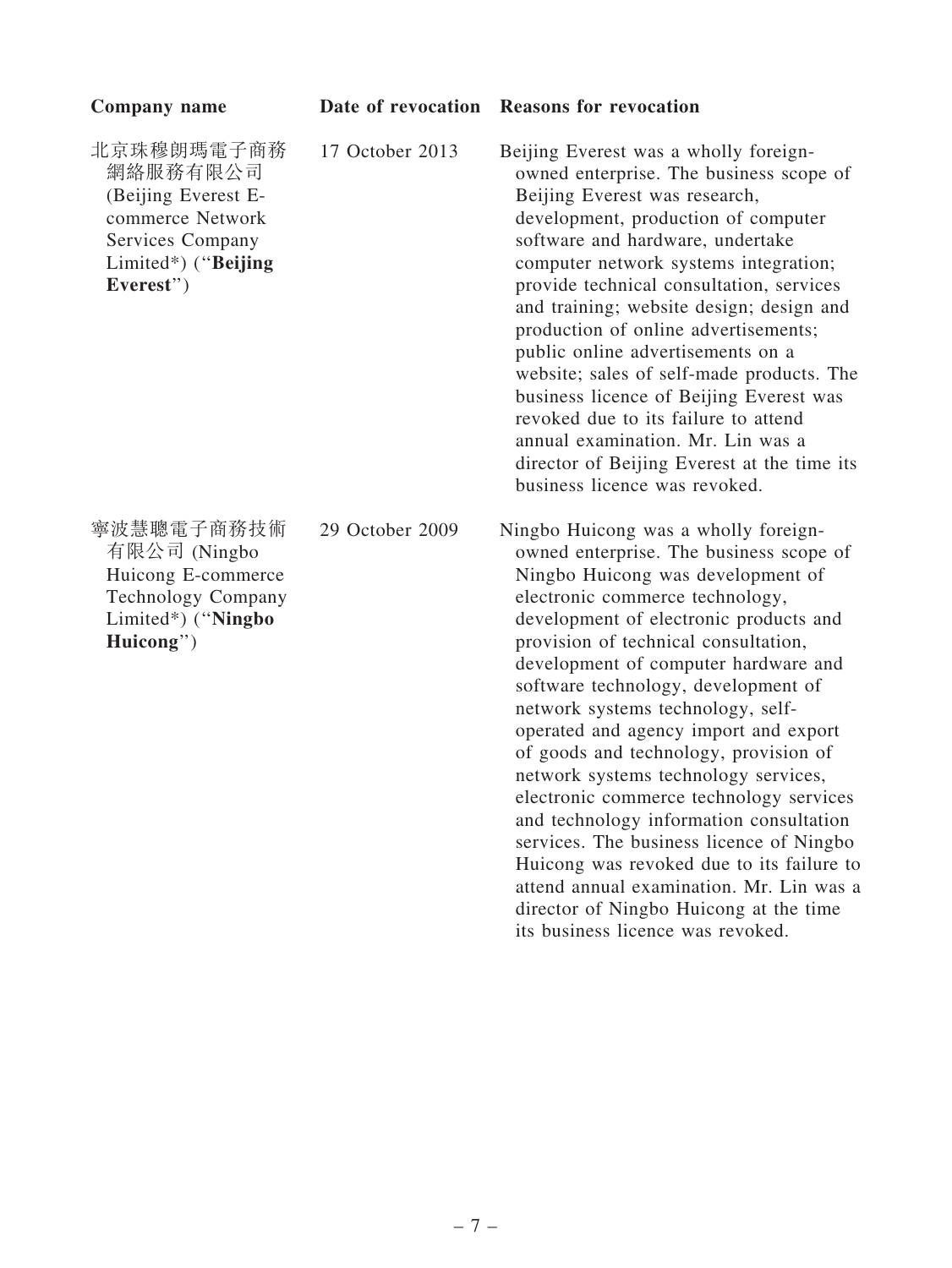| Company name                                                                                                           |                | Date of revocation Reasons for revocation                                                                                                                                                                                                                                                                                                                                                                                                                                                                                                                                                           |
|------------------------------------------------------------------------------------------------------------------------|----------------|-----------------------------------------------------------------------------------------------------------------------------------------------------------------------------------------------------------------------------------------------------------------------------------------------------------------------------------------------------------------------------------------------------------------------------------------------------------------------------------------------------------------------------------------------------------------------------------------------------|
| 網絡秀媒體技術 (北京)<br>有限公司 (Network<br>Show Media<br>Technology (Beijing)<br>Company Limited *)<br>("Network Show<br>Media") | 9 October 2013 | Network Show Media was a wholly<br>foreign-owned enterprise. The business<br>scope of Network Show Media was<br>research and development of computer<br>and internet applied technology;<br>telecommunications; graphics production;<br>technological consultation, information<br>technology training, technical services<br>and the transfer of self-developed<br>technology. The business licence of<br>Network Show Media was revoked due<br>to its failure to attend annual<br>examination. Mr. Lin was a supervisor of<br>Network Show Media at the time its<br>business licence was revoked. |
|                                                                                                                        |                |                                                                                                                                                                                                                                                                                                                                                                                                                                                                                                                                                                                                     |

As at the date of this announcement, Mr. Lin holds 12,910,000 ordinary shares of the Company, and is deemed to have an interest (within the meaning of Part XV of the SFO) in 3,682,107,408 ordinary shares and underlying ordinary shares of the Company, which represent approximately 0.80% and 227.75% respectively of the entire issued share capital of the Company.

Mr. Lin will enter into a service agreement with the Company as a non-executive director of the Company for a term of 3 years but is subject retirement by rotation in accordance with the bye-laws of the Company. Mr. Lin will not receive any remuneration as a non-executive director of the Company.

Save as disclosed above, Mr. Lin (i) does not have any relationship with any directors, senior management or substantial or controlling shareholders of the Company; (ii) does not have, and is not deemed to have any interests or short positions in any shares, underlying shares or debentures of the Company or any of its associate corporations (within the meaning of Part XV of the SFO); (iii) does not hold other positions with other members of the Group; and (iv) does not have any directorship in any public listed companies in the past three years.

Save as disclosed above, there is no information to be disclosed pursuant to paragraphs (h) to (v) of Rule 13.51(2) of the Listing Rules and there are no other matters that need to be brought to the attention of the shareholders of the Company in connection with Mr. Lin's appointment.

The Board would like to take this opportunity to welcome Mr. Lin to join the Company.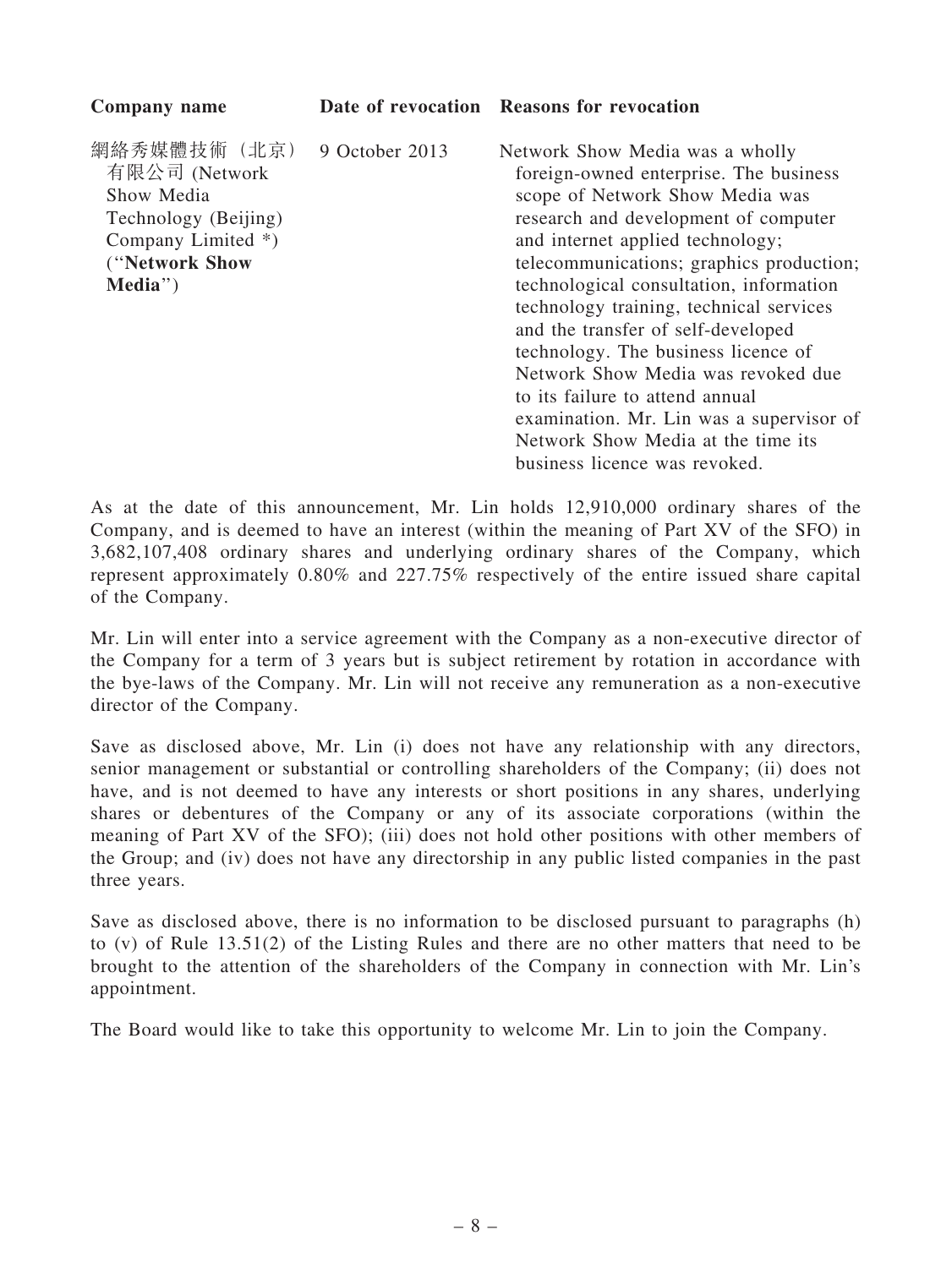# Mr. Shong Hugo (''Mr. Shong'')

Mr. Shong, aged 60, completed his undergraduate studies at Hunan University. After that, he earned a master's degree in Science from Boston University in 1987. He also completed the 151st session of the Advanced Management Program, the International Senior Managers Program of the Graduate School of Business Administration of Harvard University.

Mr. Shong joined IDG Capital Partners in 1993 and was responsible for its business operations in the PRC. He has been focusing on the development of IDG Capital Partners — IDG Technology Venture Investment in which he has been the general partner since 1994. Mr. Shong is also the director of IDG (China) Investment Co., Ltd. and a partner and a director of IDG Capital Investment Consultancy (Beijing) Co., Ltd.

Mr. Shong is a non-executive director of Mei Ah Entertainment Group Ltd., a company listed on the Main Board of the Stock Exchange (stock code: 391), and WPP plc, a company listed on the Main Market of the London Stock Exchange (stock code: WPP). Mr. Shong was also a non-executive director of Huayi Tencent Entertainment Co Ltd (formerly known as China Jiuhao Health Industry Corporation Limited), a company listed on the Main Board of the Stock Exchange (stock code: 419) from 21 December 2009 to 5 February 2016. Mr. Shong is a member of the board of trustees of Boston University.

As at the date of this announcement, Mr. Shong is deemed to have an interest (within the meaning of Part XV of the SFO) in 3,682,107,408 ordinary shares and underlying ordinary shares of the Company, which represents approximately 227.75% of the entire issued share capital of the Company.

Mr. Shong will enter into a service agreement with the Company as a non-executive director of the Company for a term of 3 years but is subject to retirement by rotation in accordance with the bye-laws of the Company. Mr. Shong will not receive any remuneration as a nonexecutive director of the Company.

Save as disclosed above, Mr. Shong (i) does not have any relationship with any directors, senior management or substantial or controlling shareholders of the Company; (ii) does not have any interests in the shares of the Company within the meaning of Part XV of the SFO; (iii) does not hold other positions with other members of the Group; and (iv) does not have any directorship in any public listed companies in the past three years.

Save as disclosed above, there is no information to be disclosed pursuant to paragraphs (h) to (v) of Rule 13.51(2) of the Listing Rules and there are no other matters that need to be brought to the attention of the shareholders of the Company in connection with Mr. Shong's appointment.

The Board would like to take this opportunity to welcome Mr. Shong to join the Company.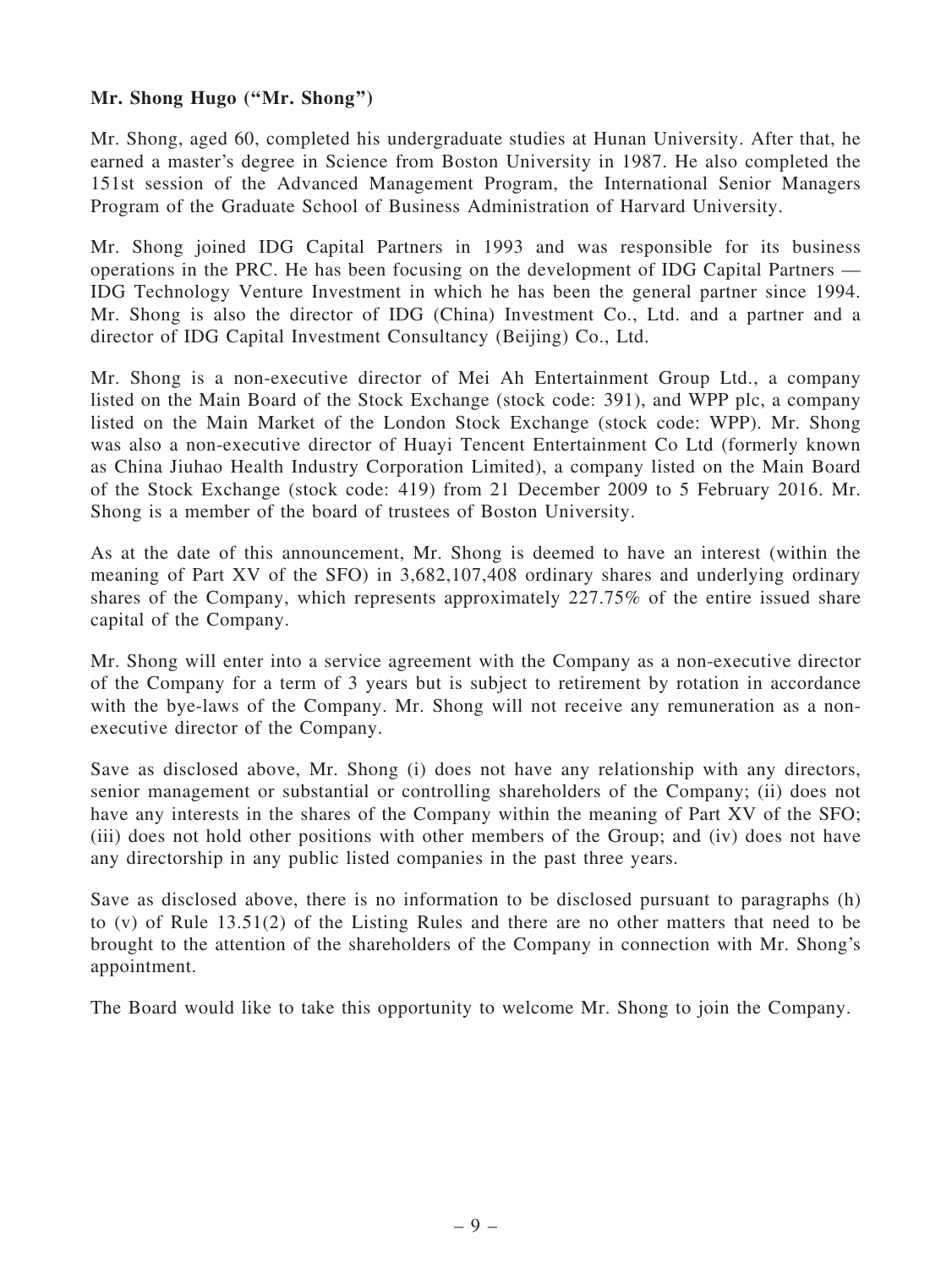### APPOINTMENT OF INDEPENDENT NON-EXECUTIVE DIRECTORS

The Board of the Company is pleased to announce that Mr. Shi Cen and Mr. Chau Shing Yim David have been appointed as independent non-executive directors of the Company with effect from 5 August 2016. Mr. Shi has also been appointed as a member of the audit committee and a member of the nomination committee, and Mr. Chau has also been appointed as the chairman of the audit committee and the remuneration committee, of the Company with effect from 5 August 2016.

#### Mr. Shi Cen (''Mr. Shi'')

Mr. Shi, aged 41, obtained his bachelor's degree in Economics, specialising in international finance, and a master's degree in Economics from Tsinghua University.

Mr. Shi is a Managing Director of Ascendent Capital Partners (Asia) Ltd., which is a private equity investment company focusing on the Greater China market. Prior to joining Ascendent Capital Partners (Asia) Ltd. in April 2011, Mr. Shi was a Senior Vice President of D. E. Shaw & Co., responsible for its Greater China private equity investment business. Prior to joining D. E. Shaw & Co., Mr. Shi served as a vice president at CCMP Capital Asia Pte Ltd. (formerly JP Morgan Partners Asia), where he focused on buyouts and other private equity investments in China and the Asia-Pacific region. He began his career at Goldman Sachs Investment Banking division, where he focused on providing overseas equity offerings and cross-border mergers and acquisitions advice for Chinese companies.

Mr. Shi is a director of 寧夏夏進乳業集團股份有限公司(Ningxia XiaJin Dairy Group Co., Ltd.\*), a company established in the PRC.

Mr. Shi will enter into a service agreement with the Company as an independent nonexecutive director of the Company for a term of 3 years but is subject to retirement by rotation in accordance with the bye-laws of the Company. Pursuant to the above-mentioned service agreement, Mr. Shi will be entitled to an annual director fee of HK\$300,000, which was recommended by the remuneration committee of the Company and approved by the Board with reference to his duties, responsibilities and contribution to the Company and prevailing market conditions.

Save as disclosed above, Mr. Shi (i) does not have any relationship with any directors, senior management or substantial or controlling shareholders of the Company; (ii) does not have any interests in the shares of the Company within the meaning of Part XV of the SFO; (iii) does not hold other positions with other members of the Group; and (iv) does not have any directorship in any public listed companies in the past three years.

Save as disclosed above, there is no information to be disclosed pursuant to paragraphs (h) to (v) of Rule 13.51(2) of the Listing Rules and there are no other matters that need to be brought to the attention of the shareholders of the Company in connection with Mr. Shi's appointment.

The Board would like to take this opportunity to welcome Mr. Shi to join the Company.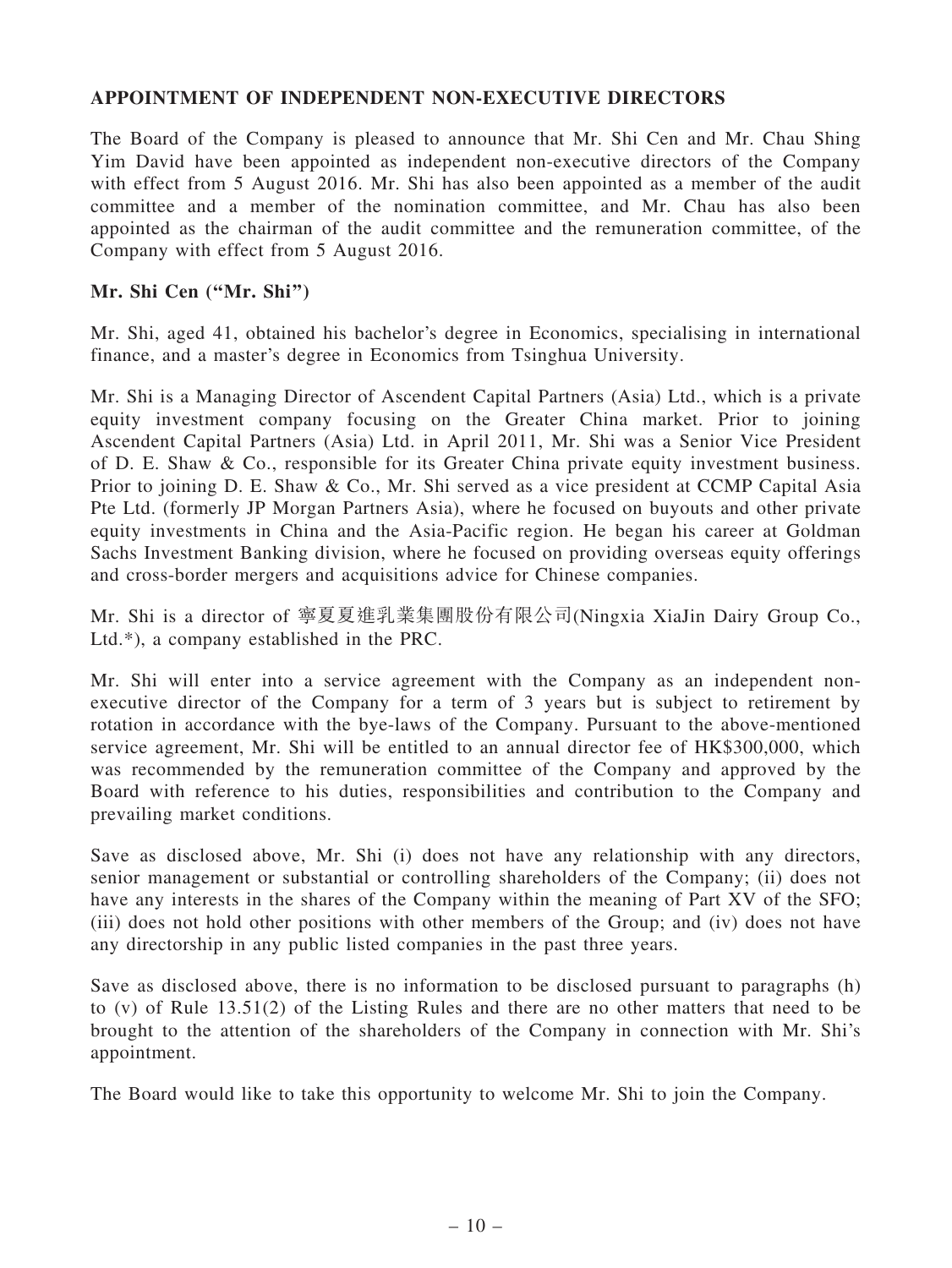### Mr. Chau Shing Yim David (''Mr. Chau'')

Mr. Chau, aged 52, has over 20 years' experience in corporate finance, working on projects ranging from initial public offering transactions and restructuring of PRC enterprises to cross border and domestic takeover transactions. Mr. Chau was formerly a partner of Deloitte Touche Tohmatsu, one of the big four accounting firms in Hong Kong, holding the position as the Head of Merger and Acquisition and Corporate Advisory. He is a member of the Hong Kong Securities and Investment Institute, the Institute of Chartered Accountants of England and Wales (''ICAEW''), and was granted the Corporate Finance Qualification of ICAEW. He is a member of the Hong Kong Institute of Certified Public Accountants (''HKICPA'') and was an ex-committee member of the Disciplinary Panel of HKICPA. Mr. Chau is currently an independent non-executive director of six companies which are listed on the Main Board of the Stock Exchange, namely, Lee & Man Paper Manufacturing Limited (stock code: 2314), Man Wah Holdings Limited (stock code: 1999), China Evergrande Group (stock code: 3333), Richly Field China Development Limited (stock code: 313), Evergrande Health Industry Group Limited (stock code: 708) and Hengten Networks Group Limited (stock code: 136). Mr. Chau was also an independent nonexecutive director of Up Energy Development Group Limited (stock code: 307), a company listed on the Main Board of the Stock Exchange, from 20 June 2013 to 25 September 2015, a director of China Solar Energy Holdings Limited (stock code: 155), a company listed on the Main Board of the Stock Exchange, from 15 May 2015 to 12 June 2015, and an independent non-executive director of Varitronix International Limited (stock code: 710), a company listed on the Main Board of the Stock Exchange, from 1 July 2009 to 3 June 2016.

Mr. Chau will enter into a service agreement with the Company as an independent nonexecutive director of the Company for a term of 3 years but is subject to retirement by rotation in accordance with the bye-laws of the Company. Pursuant to the above-mentioned service agreement, Mr. Chau will be entitled to an annual director fee of HK\$300,000, which was recommended by the remuneration committee of the Company and approved by the Board with reference to his duties, responsibilities and contribution to the Company and prevailing market conditions.

Save as disclosed above, Mr. Chau (i) does not have any relationship with any directors, senior management or substantial or controlling shareholders of the Company; (ii) does not have any interests in the shares of the Company within the meaning of Part XV of the SFO; (iii) does not hold other positions with other members of the Group; and (iv) does not have any directorship in any public listed companies in the past three years.

Save as disclosed above, there is no information to be disclosed pursuant to paragraphs (h) to (v) of Rule 13.51(2) of the Listing Rules and there are no other matters that need to be brought to the attention of the shareholders of the Company in connection with Mr. Chau's appointment.

The Board would like to take this opportunity to welcome Mr. Chau to join the Company.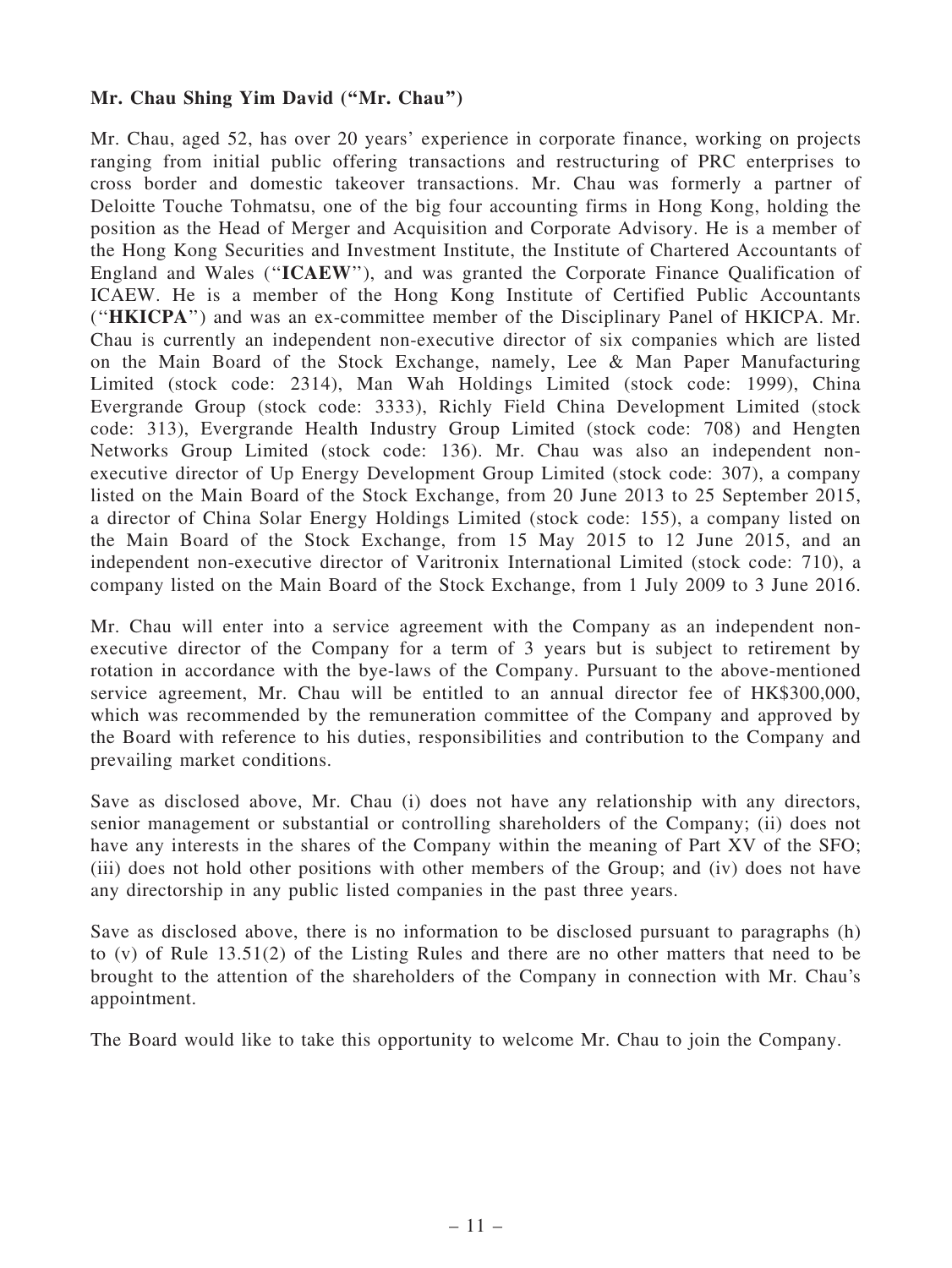### CHANGE OF COMPANY SECRETARY AND AUTHORIZED REPRESENTATIVES

The Board of the Company announces that Ms. Wang Jing (''Ms. Wang'') has tendered her resignation as the company secretary of the Company, one of the authorized representatives of the Company under Rule 3.05 of the Listing Rules and the authorized representative of the Company for the purposes of the service of process in Hong Kong under the Companies Ordinance (Chapter 622, The Laws of Hong Kong) (the ''Companies Ordinance''), all with effect from 5 August 2016.

Ms. Wang has confirmed that she has no disagreement with the Board and there are no matters in relation to her resignation that need to be brought to the attention of the shareholders of the Company.

The Board of the Company also announces that Ms. Cao Jing (''Ms. Cao'') has tendered her resignation as one of the authorized representatives of the Company under Rule 3.05 of the Listing Rules with effect from 5 August 2016.

Ms. Cao has confirmed that she has no disagreement with the Board and there are no matters in relation to her resignation that need to be brought to the attention of the shareholders of the Company.

The Board would like to take this opportunity to express its appreciation to Ms. Wang and Ms. Cao for their contributions.

The Board is pleased to announce that Mr. Tan Jue ("Mr. Tan") has been appointed as one of the joint company secretaries and one of the authorized representatives of the Company under Rule 3.05 of the Listing Rules and for the purposes of the service of process in Hong Kong under the Companies Ordinance with effect from 5 August 2016.

Mr. Tan, aged 34, is a graduate of Renmin University of China and has been a member of the Association of Chartered Certified Accountants (''ACCA'') since 2011. He has approximately 9 years of experience in advisory, investment and corporate governance. From 2006 to 2013, he was employed by PricewaterhouseCoopers Consultants Shenzhen Limited Beijing Branch and his last position held was manager in the advisory department. Mr. Tan joined IDG Capital Partners in 2013 and is now vice president of the firm where he is responsible for the execution of the fund's investment in companies in growth and mature stages and is involved in the management of portfolio companies in areas of finance, operation, internal control and corporate governance.

The Board is also pleased to announce that Mr. Ku Sau Shan Lawrence James ("Mr. Ku") has been appointed as one of the joint company secretaries of the Company.

Mr. Ku, aged 48, is a graduate of the University of Toronto with a bachelor degree of science; and the York University with a bachelor of administrative studies. Mr. Ku also obtained a master degree of corporate finance and corporate governance from Hong Kong Polytechnic University. He is a member of the Hong Kong Institute of Chartered Secretaries (HKICS).